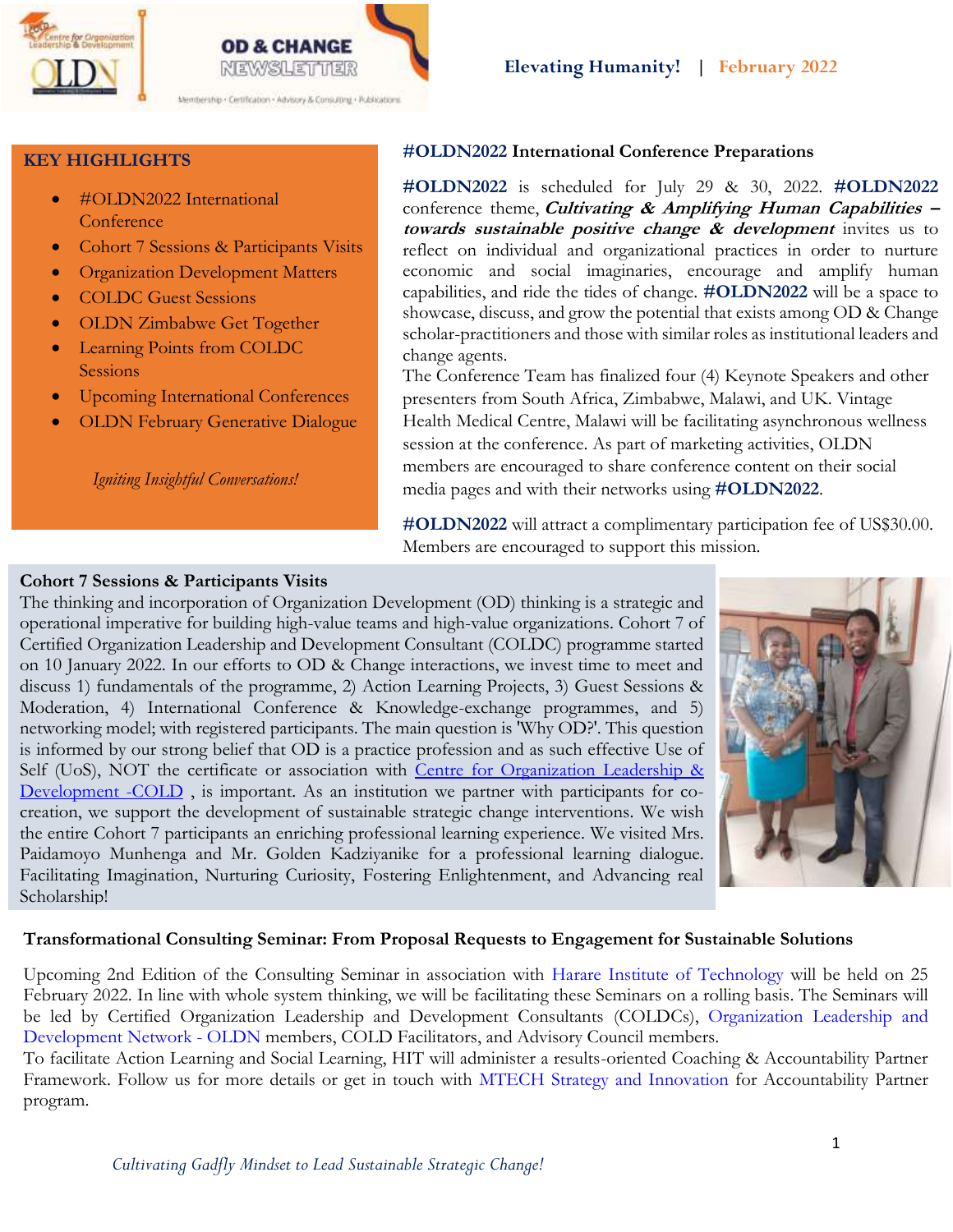

### **Organization Development Matters**

*Published by Maureen Omeibe*



Transforming an organisation from what it is to where it ought to be could be very complicated to leaders of organizations. There are natural attributes of organisation that makes it very difficult for real transformation to occur and re-occur in peace. The organization is complex, operates in a volatile and pretty dynamic environment, has people with divergent and clashing interests managing it, want to be good to the environment and at the same time wants to obtain or generate maximum benefit from interactions with the environment. The organization abhors certain policies of government, yet often relies on policies of government for progression. The list goes on and on.

Yet, in the midst of all of this, the organization is expected to and must thrive, advance, improve, realise their bottom lines, stay relevant and achieve transformation from stages to stages, time to time.

*How on earth can this be possible?* Well, it is not easy, it cannot be, but it is possible

The focus of Organization Development is to enhance the capacity of organizations to wholistically move in the direction that births transformations across the length and breadth of the organization simultaneously or department by department.

Just as we work on ourselves daily " our overall self " That is exactly what the organisation needs from their leaders, management teams and the entire workforce.

Note, we bath, brush our teeth, take in sumptuous meals, hydrates with choiced fluids, the commonest water, visits gyms or exercise, keep clean relationships, learn new things, wears tidy clothes, wear fragrance, reveres God for those who believe in God and do so much more to stay fresh, healthy and in control. This continues till our curtain call or when our bones wears out completely.

Organizations need to be continuously tended to, aligned fully to its environment and harmonised to be able to lead a long healthy life just as it applies to us.

The above functions of alignment and harmonisation only happens in Organization whose Leaders is well disposed to implementation of interventions modelled through the depth of appreciation of the Organization Development Pillars.

Country President, Heads of Armed Forces, Ministers, Commissioners, Agency Heads, DGs, CEO, Board Member, GM, BDM or Department Heads or simply Persons in Public or Private Sector Leadership, it has never been this important to call our attention to this Pillars of OD, study it and see how it can be explored and woven into the Leadership culture of the entities we are leading.

Leaders who seek for the good of their organization and its continuous improvement gallantly Champion these Four Pillars below in their respective organisations.

Revolutionary change and transformation seen in organisations comes from the top and transited to the other hierarchies, and the entire structure and body of the organisation.

We can start today to lead holding firmly these four pillars below to revolutionise our organizations and deliver values that reshape the communities, nations and mankind.

These pillars are:

- Action research,
- Whole System Thinking
- Organizational Learning
- Behavioural Science Knowledge

One thing is essential, until all aspects of the organization is healthy, it cannot be a truly healthy organization.

**Develop-Impact Mentorship** facilitated The Development Action Roundtable on 5 February 2022. The topic 'Community and National Development Re-Imagined' was elaborately ideated onand the goals of the Rondtable well realized. Shingirirai Chizanga as Keynote Speaker joined other women to facilitate the session that was moderated by Dr. I. B. Idemudia. Visit Develop-Impact Mentorship Facebook page to learn more.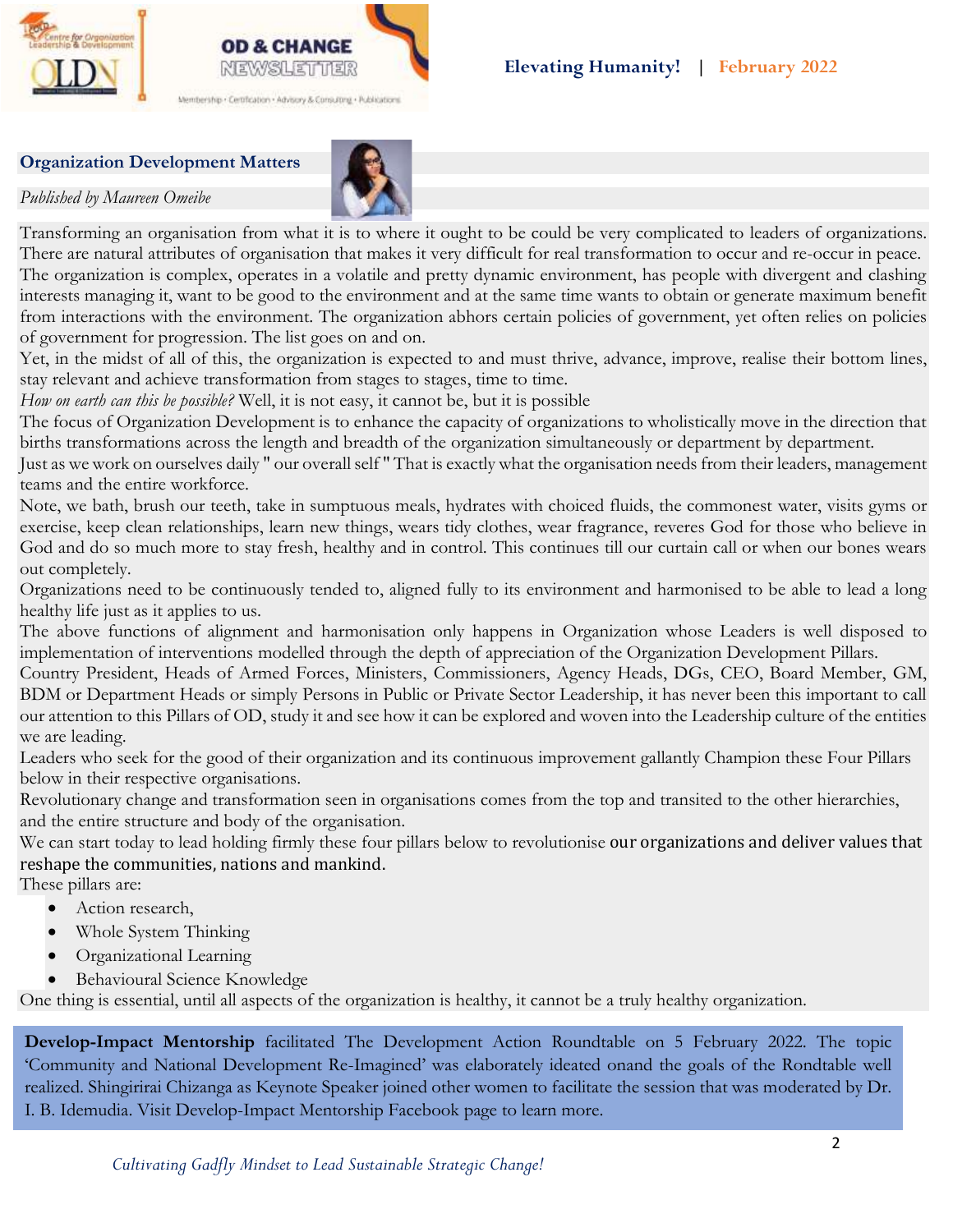**NEWSLETTER** 

bership . Certification . Advisory & Consulting . Publications

Group Facilitation - facilitate group sessions in areas of strategy development, team effectiveness, process improvement, and after-actionreviews

> WODENFOLD.COM modular trackd.com visit 734 line bad altout Prefessorials (O) nization Loaderston

# **COLDC Guest Sessions**

COLDC Cohort 7 successfully facilitated a Guest Session on 'Organizational Culture & Leadership' on 31 January 2022. The session was led by Brandon Curry and moderated by Mr. Salini Bafaneli.

A follow up session is scheduled in April and will be facilitated by Patrick Trottier. Session Design interactions led by Ms. Phylisiah Mnene will start on 23 February 2022.

The Design Process for the March 2022 Guest Session are at an advanced stage. In March, Paidamoyo Munhenga will moderate a session with Cheryl M. Young. The session will focus on Ed Schein's leadership framework. Tentatively, the session will explore the following primary purposes:

- To give participants a chance to discuss one framework (Ed Schein) of the leadership role in shaping an organizational culture.
- To provide an opportunity to explore data gathering methods.
- To illustrate from Guest's experience as OD practitioner my approach and philosophy about data – from diagnosis to discovery.

## **Expanding the Consulting Seminar Engagements with Harare Institute of Technology**

Harare Institute of [Technology](https://www.facebook.com/HarareInstituteofTechnology/?__cft__%5b0%5d=AZV3SiwXod75Y5gzKdBFnvzTwjxLI87oUeJi9O3zGIzgIqor31sNJnNuGF5l9PbYEj8MC_QpURs1cYS24aKmBQyeW43ckstjvrnl4LrtA2s8Bd9XJjKQ8pBMBhO7xoxwe-zNZbOFFgiKaEQ9ArHUFO2knCfHNgEXUUaAhigusDaiN0gN9tPdehLNCo5bLQqueBo&__tn__=kK-R) and Centre for Organization Leadership & [Development](https://www.facebook.com/cold.professionals/?__cft__%5b0%5d=AZV3SiwXod75Y5gzKdBFnvzTwjxLI87oUeJi9O3zGIzgIqor31sNJnNuGF5l9PbYEj8MC_QpURs1cYS24aKmBQyeW43ckstjvrnl4LrtA2s8Bd9XJjKQ8pBMBhO7xoxwe-zNZbOFFgiKaEQ9ArHUFO2knCfHNgEXUUaAhigusDaiN0gN9tPdehLNCo5bLQqueBo&__tn__=kK-R) - [COLD](https://www.facebook.com/cold.professionals/?__cft__%5b0%5d=AZV3SiwXod75Y5gzKdBFnvzTwjxLI87oUeJi9O3zGIzgIqor31sNJnNuGF5l9PbYEj8MC_QpURs1cYS24aKmBQyeW43ckstjvrnl4LrtA2s8Bd9XJjKQ8pBMBhO7xoxwe-zNZbOFFgiKaEQ9ArHUFO2knCfHNgEXUUaAhigusDaiN0gN9tPdehLNCo5bLQqueBo&__tn__=kK-R) facilitated the first Consulting Seminar on the 26th & 27th of November 2021. The sessions were facilitated by OD & Change Consultants: Justine Chinoperekweyi, Bontle Marumoloa, Maureen Omeibe, Paul Nyausaru, and Yvonne Kanjanda. The Facilitators were supported by Dr. Chinakidzwa and Mr. Simuka from HIT.

Some of the Call-to-Action from this Seminar include 1) the co-creation of continuous learning and development opportunities, and 2) co-designing a Continuous Coaching & Accountability Framework for graduate and post-graduates.

HIT & COLD team is working on innovative transformational consulting engagements, and today we met to deliberate on a framework to bridge the academe-practice divide through a dynamic, networked 'Accountability Partner Framework that will be owned and administered by HIT. We look forward to partner with institutions of learning in driving real scholarship through a co-creation model that prides in awakening human potential.





# **OLDN Zimbabwe Get Together**

OLDN members in Zimbabwe had an interactive Get Together session on January 27th in Harare.

At the meeting, the 'Dare paMuhacha' Concept of convening was tabled and adopted as the structure of convening and deliberating. The concept will be used to explore the consulting landscape in Zimbabwe; facilitate personal, professional, and financial growth of members, and enrich the collaborative engagement of Zimbabwean members and other OLDN Int'l Chapters. *"Dare paMuhacha seeks to propel organization development consulting through cooperative and collaborative efforts."* – Golden Kadziyanike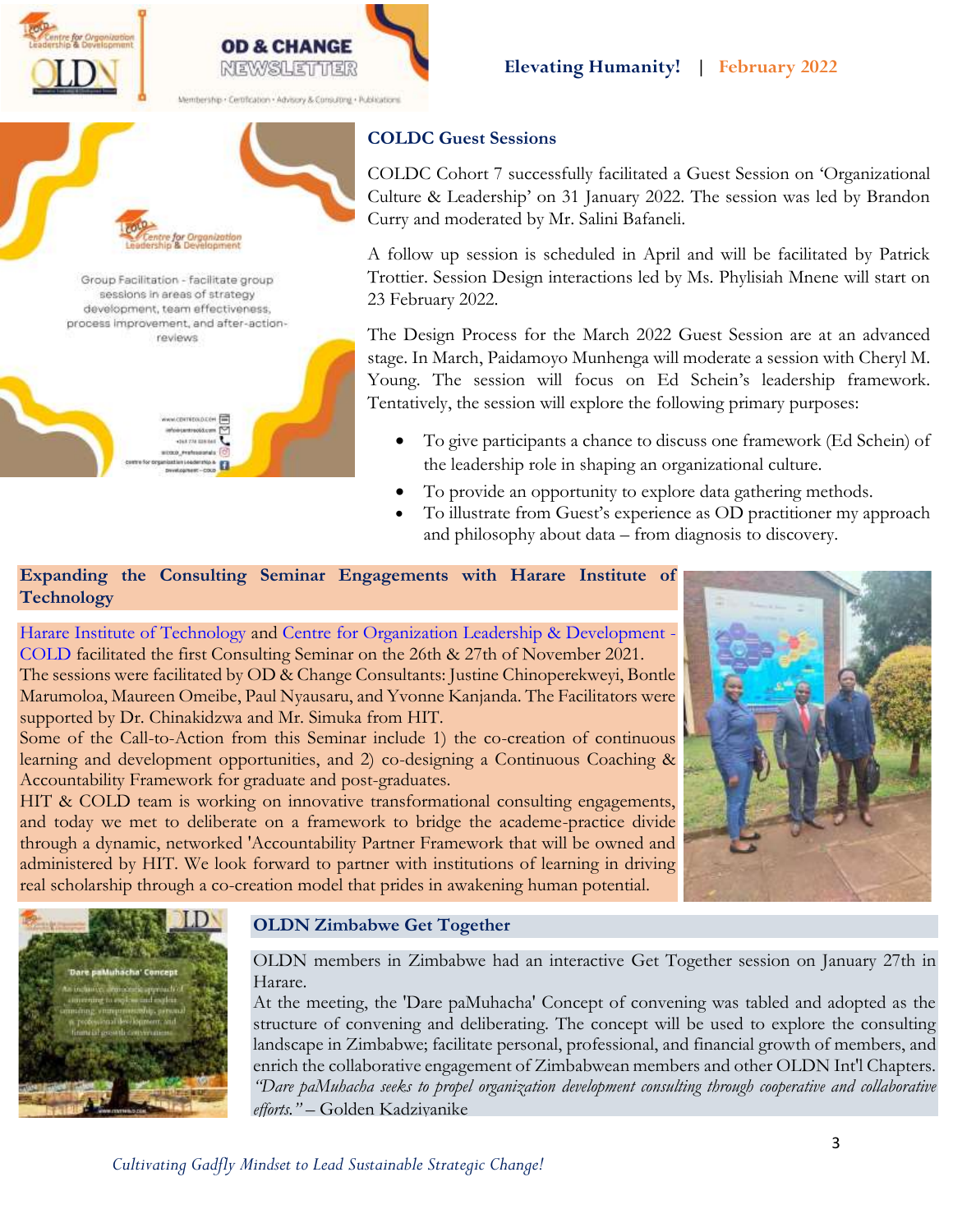



Here is an opportunity to enhance your brand visibility to an international audience. Apply to showcase at the 3rd OLDN International OD & Change Virtual Conference. Exhibition packages range from US\$20.00 – USD\$2000.00 For more details, write to  $\frac{info@centreold.com}{info@centreold.com}$ 





hrespoafrica.com



### **Learning Points from COLDC Sessions**

1. Effective Use of Self and understanding the fundamentals is key to OD work 2. As OD Consultants we need to enhance understanding of People, Systems and Mindset

3. The OD values are essential to our practice

4. OD Consultants need to help senior leaders appreciate resistors as contributors

- 5. Exploratory conversations are key to effectiveness in OD consulting
- 6. Change management is not OD

*"Self as an instrument of change. Love the notion that the powerful instrument we have in helping our clients navigate is ourselves. The ability to use ourselves relies on the level of awareness we have about the impact we make and our ability to make choices to influence or modify that impact."*

By definition, UoS "is the conscious use of one's whole being in the intentional execution of one's roles for effectiveness in whatever the current situation is presenting. The purpose is to be able to execute a role effectively, for others and the system they are in, without personal interference (e.g bias, blindness, avoidance, and agendas).. to have clear intentions and choice." - Global UoS Report

UoS begins with our self-awareness, what we know about who we are. This includes how well we know our whole self; our personas, shadows, personality, styles, attitudes, values, knowledge, skills, and identities. How much each of our 'self' components show up affects what we see, how we know, what we do, and ultimately how we execute our roles.